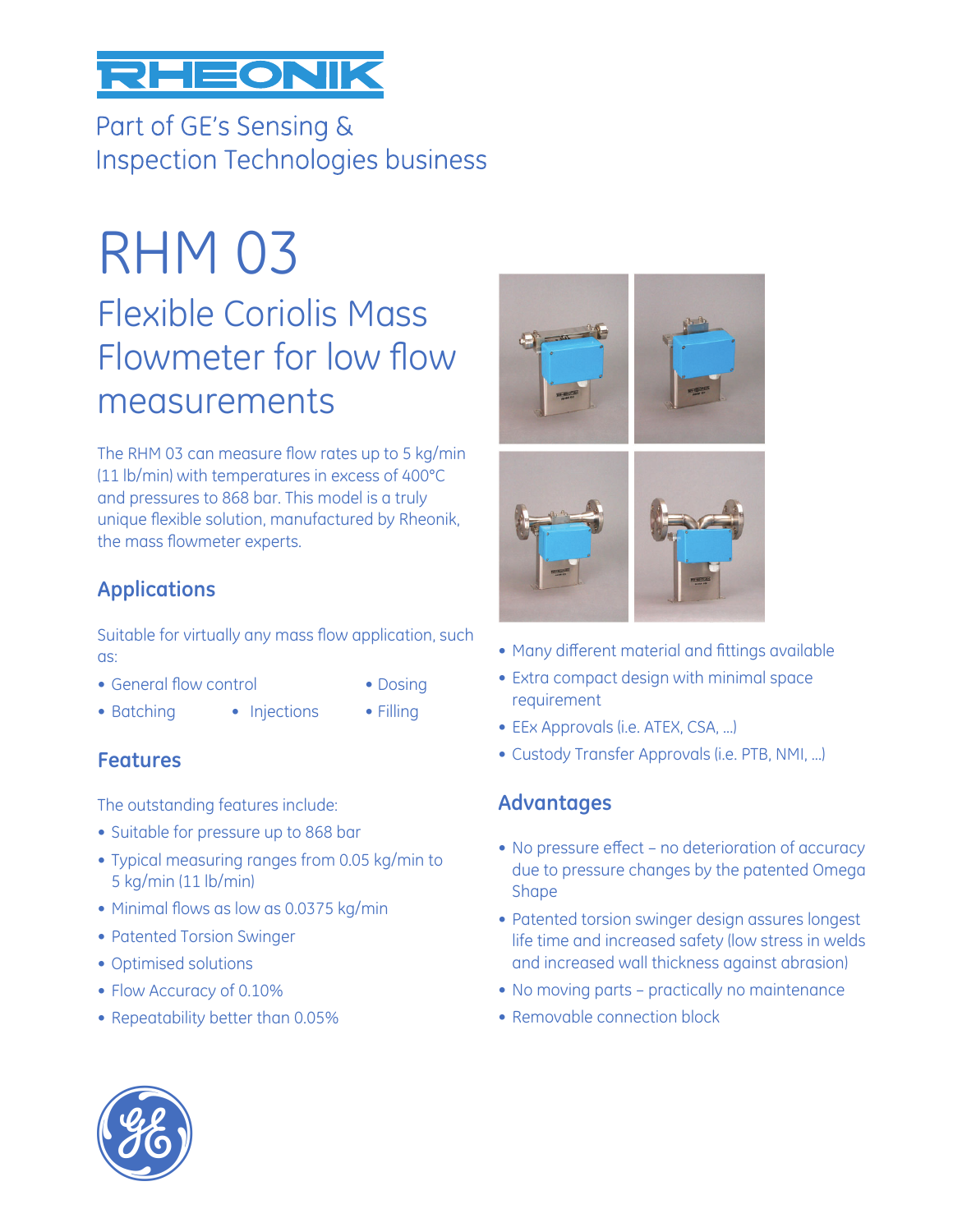# **General**

The RHM 03 is an economical meter which has been in production over 15 years. This meter is available in a wide variety of models which makes it suitable for virtually all applications.

As with all other Rheonik meters, this model is based on the patented Omega tube design with increased signal to noise ratio.

This unique design, which offers excellent performance and reliability, has created the most satisfied customers worldwide. Unlike other mass flowmeter manufacturers, Rheonik uses a patented torsion rod swinger with the Omega shape and support bars which results in high accuracy measurement, which is independent of pressure, even at very low flow velocities. The meter has also extremely good repeatability and high stability for critical applications.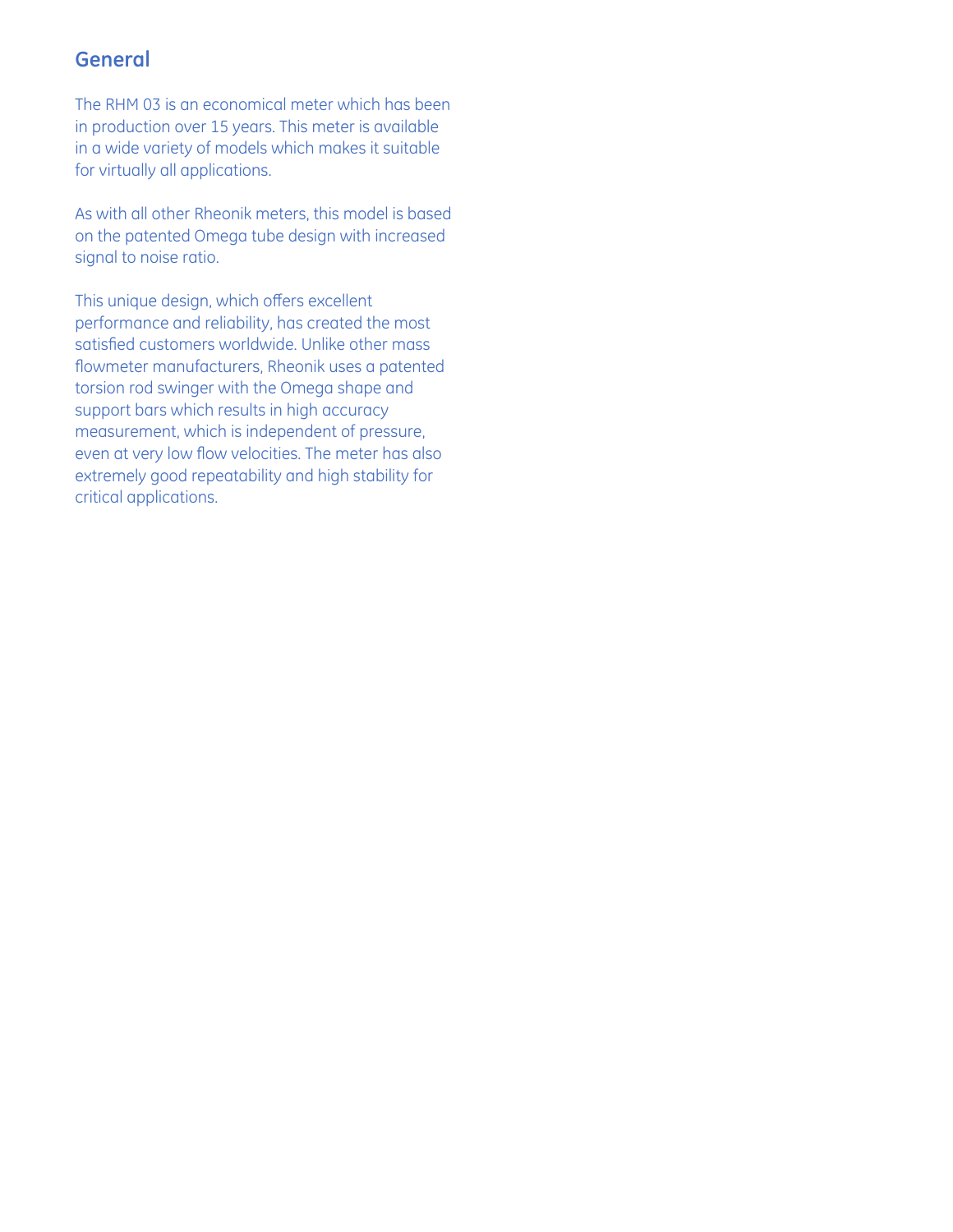# RHM 03 Specifications

# **Performance RHM 03**

#### **Max Flow 5 kg/min (11 lb/min)**

| <b>Standard Models</b>         |             |                   |                       |
|--------------------------------|-------------|-------------------|-----------------------|
| Rates/turndown ratio           | in (kg/min) | $in$ ( $lb/min$ ) | error in % of reading |
| nominal rate $Q_{nom}$         | 5.000       | 11.03             | 0.15                  |
| $0.2 * Q_{\text{max}} (5:1)$   | 1.000       | 2.21              | 0.20                  |
| $0.1 * Q_{max} (10:1)$         | 0.500       | 1.10              | 0.20                  |
| $0.05 * Q_{\text{max}}$ (20:1) | 0.250       | 0.55              | 0.20                  |
| $0.02 * Q_{max}$ (50:1)        | 0.100       | 0.22              | 0.50                  |

| Typical $\triangle$ P in bar (psi) |                   |
|------------------------------------|-------------------|
| 1 <sub>CP</sub>                    | 100 <sub>CP</sub> |
| 1.4(20)                            | 14.7 (213)        |
| 0.1(1.5)                           | 2.9(42.1)         |
| $\sim$ 0 (0.2)                     | 1.5(21.8)         |
| $\sim 0(0.1)$                      | 0.8(11.6)         |
| ~10(0)                             | 0.3(4.4)          |

| Optimized Low Flow Models <sup>(*)</sup> /optimized to be operated between 0.015 x Q <sub>max</sub><br>and 0.3 x $Q_{max}$ |             |      |                                   |  |  |
|----------------------------------------------------------------------------------------------------------------------------|-------------|------|-----------------------------------|--|--|
| Rates/turndown ratio                                                                                                       | in (kg/min) |      | in (lb/min) error in % of reading |  |  |
| $0.3 * Q_{\text{max}} (1:1)$                                                                                               | 1.500       | 3.30 | 0.15                              |  |  |
| $0.02 * Q_{\text{max}} (15:1)$                                                                                             | 0.100       | 0.22 | 0.20                              |  |  |
| $0.015 * Q_{max}$ (20:1)                                                                                                   | 0.075       | 0.17 | $\sim 0.50^{(*)}$                 |  |  |

| 0.2(2.3)    | 4.4(63.5) |
|-------------|-----------|
| ~0.0101     | 0.3(4.4)  |
| $\sim 0(0)$ | 0.2(3.1)  |

<sup>(\*)</sup> serial/single path version offers the same accuracy <u>at half the flow</u><br>  $\frac{1}{100}$  (Q<sub>max</sub> = 2.5 kg/min)

(\*\*) around 0.30 - 0.70 % accuracy depending on the installation conditions

| Gold Line Models/application fine tuned meters |       |       |      |                |            |
|------------------------------------------------|-------|-------|------|----------------|------------|
| $1 * Q_{nom} (1:1)$                            | 5.000 | 11.03 | 0.10 | 1.4(20)        | 14.7 (213) |
| $0.1 * Q_{\text{nom}} (10:1)$                  | 0.500 | 0.55  | 0.10 | $\sim$ 0 (0.1) | 0.8(11.6)  |
| $0.05 * Q_{nom}$ (20:1)                        | 0.250 | N 22  | 0.12 | $\sim$ 0 (0)   | 0.3(4.4)   |

#### **Repeatability**

better  $\pm$  0.05 % of rate

#### **Temperature**

Better ± 1°C



#### Standard Models **Gold Line Models**

For serial (single pipe/path) sanitary design Qmax is 2.5 kg/min (50%). Data above refer to standard wall thickness.

Error of reading (including zero drift) indications refer to reference conditions H2O, 18-24°C (66-76°F), 1-3 bar (15-45 psi).

RHM sensor do not suffer from pressure effect due to torsional oscillation and semi circle (non-deforming) measurement section.

Temperature changes of +/- 25°C around the operating point are negligible.

Pressure drop refers to Newton liquids, with parallel measuring loops and block/manifold connection. Nominal flow refers to approx. 10 m/s (33 ft/sec) velocity in measuring loops for best performance.

**Calibration to customer range, with increased accuracy, possible.**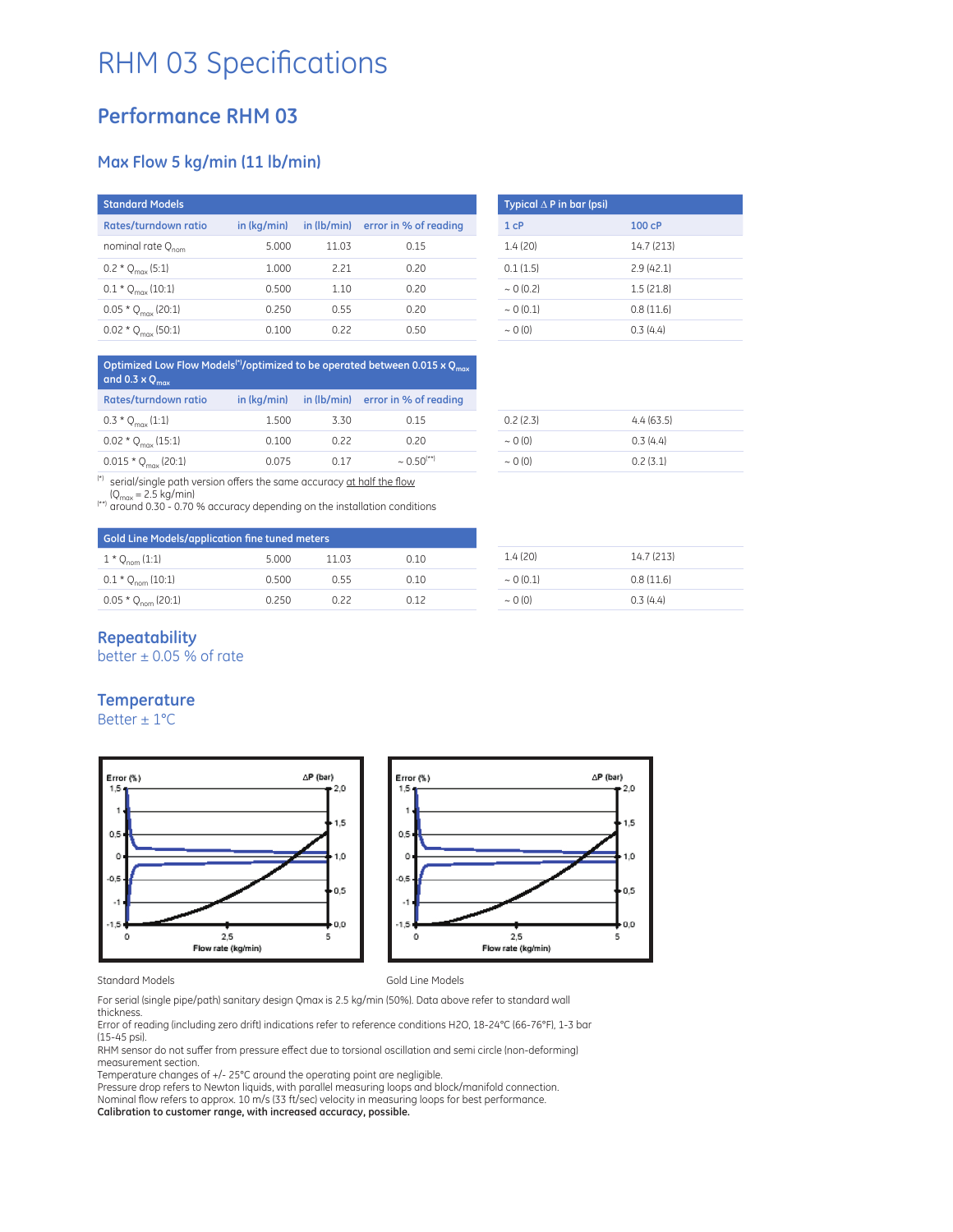# **General Outline Dimensions RHM 03**

# **Type I** (w/removable manifold block - serial [SM0]/parallel [PM0]/PTFE seals)



A1=130 mm (5.12 in) B1=25 mm (0.98 in) H1=172 mm (6.77 in)<br>A2=145 mm (5.71 in) B2=40 mm (1.57 in) H2=188 mm (7.40 in)

H2=188 mm (7.40 in) H2=196.5 mm (7.74 in) for brazed block version

W = 0 mm for standard temperature models -45/-20°C to 120°C (-49/-4°F to 248°F) = 100 mm (3.96") for extended (ET1, ET2) and high temperature models(\*)

| <b>Process Connection</b>        |                                                               | Face to Face Length (L) <sup>(**)</sup> | Order<br>Code  |
|----------------------------------|---------------------------------------------------------------|-----------------------------------------|----------------|
| <b>Thread</b>                    | G 1/4 in female                                               | 50 mm (1.97 in)                         | G1             |
| <b>Standard</b>                  | NPT 1/4 in female                                             | 50 mm (1.97 in)                         | N <sub>1</sub> |
| <b>Thread</b>                    | Autoclave/Butech thread                                       | 70 mm (2.76 in)                         | P1             |
| <b>Optional</b>                  | $M20 \times 1.5$                                              | 70 mm (2.76 in)                         | XX             |
|                                  |                                                               |                                         |                |
|                                  | 1/ <sub>2</sub> in CL 150 acc. ANSL B16.5                     | 220 mm (8.67 in)                        | A1             |
|                                  | 1/ <sub>2</sub> in CL 300 acc. ANSL B16.5                     | 220 mm (8.67 in)                        | A <sub>2</sub> |
| <b>Flange</b><br><b>Standard</b> | 1/ <sub>2</sub> in CL 600 acc. ANSL B16.5                     | 220 mm (8.67 in)                        | A <sub>3</sub> |
|                                  | DN15/PN40 acc. DIN 2635 - C                                   | 220 mm (8.67 in)                        | D <sub>1</sub> |
|                                  | DN15/PN100 acc. DIN 2637 - E                                  | 220 mm (8.67 in)                        | D <sub>2</sub> |
| <b>Flange</b>                    | 1/ <sub>2</sub> in CL 900/1500 acc. ANSI<br>B <sub>16.5</sub> | 300 mm (11.82 in)                       | A6             |
| <b>Optional</b>                  | DN15/PN160 acc. DIN 2638 - E                                  | 220 mm (8.67 in)                        | D <sub>3</sub> |
|                                  | 1/2 in JIS flanges                                            | standard - 220 mm (8.67 in) XX          |                |
|                                  | Swagelok                                                      | standard - 190 mm (7.48 in)             | XX             |
| <b>Special</b>                   | <b>VCR</b>                                                    | standard - 190 mm (7.48 in) XX          |                |
|                                  | <b>Novaswiss</b>                                              | standard - 190 mm (7.48 in) XX          |                |

(\*) Type II or Type III preferred - see next pages.

(\*\*) Customization possible on request.

Our standard seals are PTFE - Manifold block on request available without seals but with brazed connection block.

The finish type of our ANSI flanges is RF/SF (AARH 125-250 ( $\mu$  in) - Ra 3,2 up to 6,3 (μm)). Others available on request.

Above table only shows our general process fittings.

For further customization with regard to face to face length and special fittings please contact your local agent.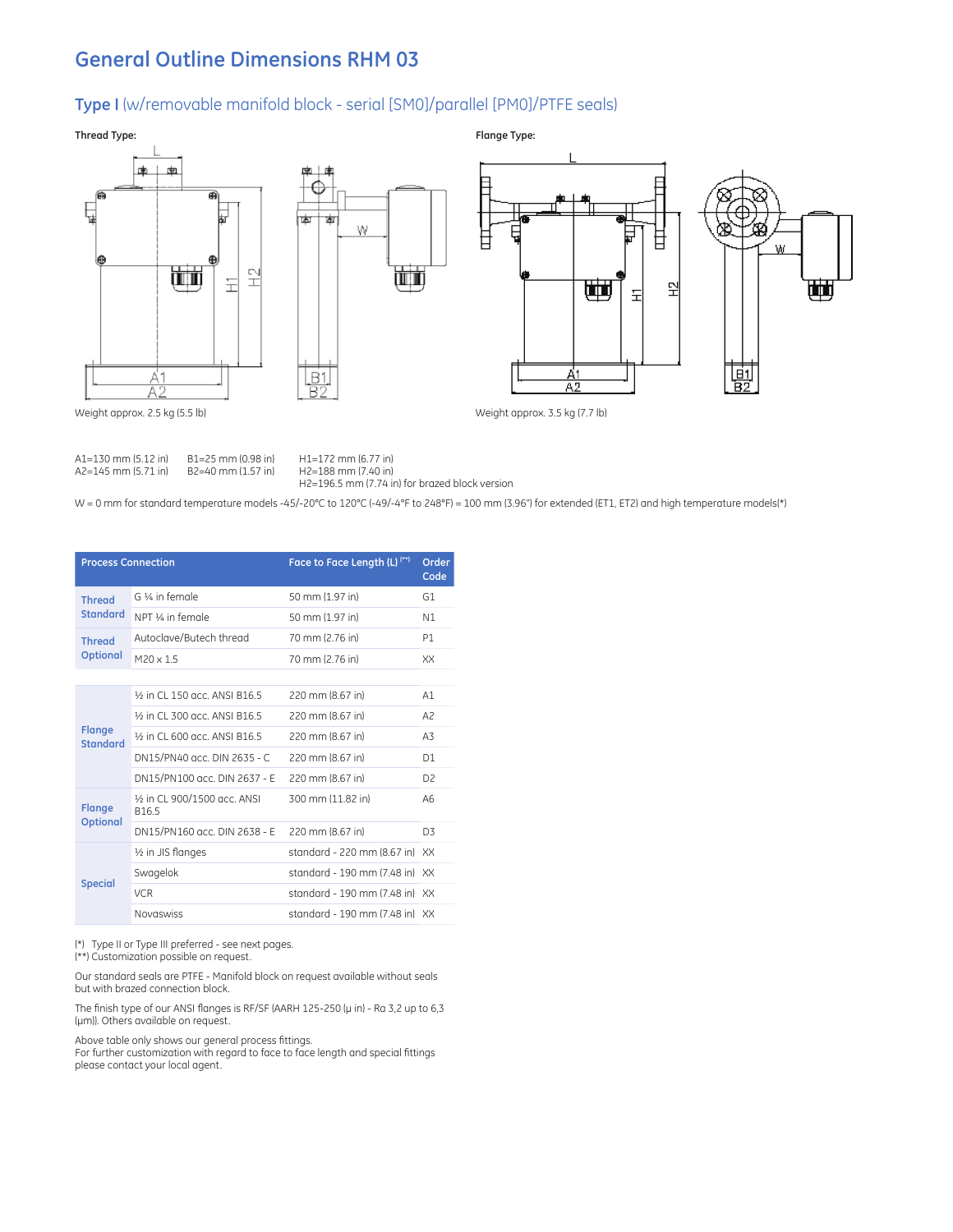# **General Outline Dimensions RHM 03**

# **Type II** (sealless welded, parallel measuring loops w/o seals [PF\_])

Г

╞



團

ш





Weight approx. 3.5 kg (7.7 lb) Weight approx. 3.5 kg (7.7 lb)

A1<br>A2

A1=130 mm (5.12 in) B1=25 mm (0.98 in) H1=172 mm (6.77 in)  $A2=145$  mm (5.71 in)

묘

W = 0 mm for standard temperature models -45/-20°C to 120°C (-49/-4°F to 248°F) and W = 100 mm (3.96") for extended (ET1, ET2) and high temperature models

| <b>Process Connection</b> |                                                               | Face to Face Length (L) <sup>(**)</sup>     | Order<br>Code  |
|---------------------------|---------------------------------------------------------------|---------------------------------------------|----------------|
|                           | 1/ <sub>2</sub> in CL 150 acc. ANSI B16.5                     | 220 mm (8.67 in)                            | A1             |
|                           | 1/ <sub>2</sub> in CL 300 acc. ANSI B16.5                     | 220 mm (8.67 in)                            | A <sub>2</sub> |
| <b>Standard</b>           | 1/2 in CL 600 acc. ANSI B16.5                                 | 220 mm (8.67 in)                            | A3             |
|                           | DN15/PN40 acc. DIN 2527 - C                                   | 220 mm (8.67 in)                            | D <sub>1</sub> |
|                           | DN15/PN100 acc. DIN 2527 - E                                  | 220 mm (8.67 in)                            | D <sub>2</sub> |
|                           | 1/ <sub>2</sub> in CL 900/1500 acc. ANSI<br>B <sub>16.5</sub> | 300 mm (11.82 in)                           | A <sub>6</sub> |
| <b>Optional</b>           | 1/ <sub>2500</sub> acc. ANSL B16.5                            | 300 mm (11.82 in)                           | A8             |
|                           | DN15/PN160 acc. DIN 2527 - E                                  | 220 mm (8.67 in)                            | D <sub>3</sub> |
|                           | G 1/4 in female                                               | standard - 220 mm (8.67 in) G1              |                |
|                           | NPT 1/4 in female                                             | standard - 220 mm (8.67 in) N1              |                |
| <b>Special</b>            | Swagelok 1/4 in tube inlet<br>(SS-400-1-4W)                   | standard - 300 mm (11.82 in) W1             |                |
|                           | 1/2 in JIS flanges                                            | standard - 220 mm (8.67 in) XX              |                |
|                           | Free pipe ends 12.00 x 1.50 mm standard - 190 mm (7.48 in) XX |                                             |                |
|                           | Grayloc or equivalent hubb                                    | standard - 190 mm $(7.48$ in) $\chi$ $\chi$ |                |

#### (\*) Customization possible on request.

The finish type of our ANSI flanges is RF/SF (AARH 125-250 (μinch) - Ra 3,2 up to 6,3 (μm)). Others available on request.

Above table only shows our general process fittings.

For further customization with regard to special fittings and face to face length please contact your local agent.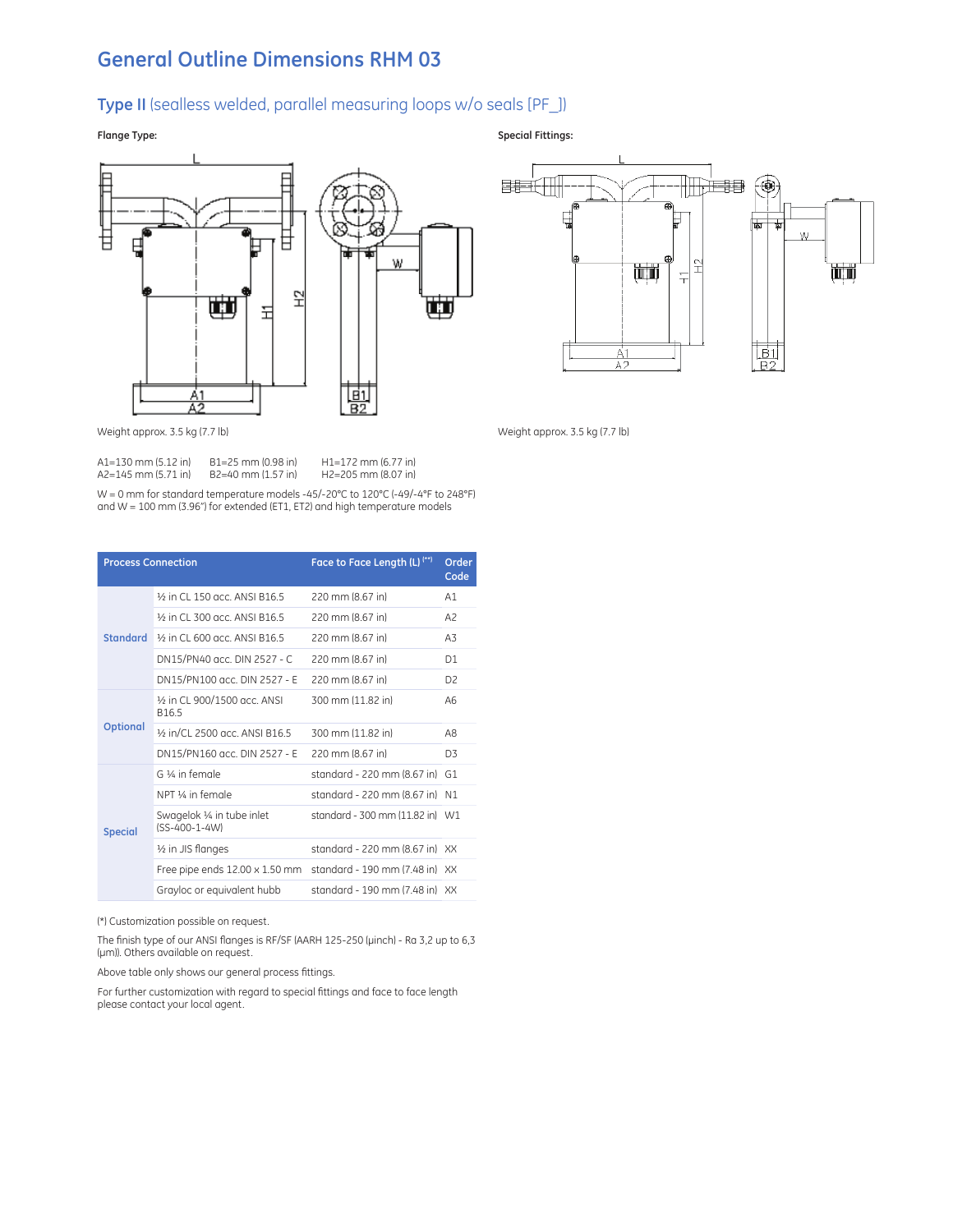# **General Outline Dimensions RHM 03**

# **Type III** (sealless welded, serial measuring loops - single path w/o seals [SF\_])

**Sanitary Fittings: Flange/Other Fittings:**







| $AI = 130$ mm $(5.12$ in | $B1 = 25$ mm $(0.98$ in | H1=172 mm (6.77 in)                       |
|--------------------------|-------------------------|-------------------------------------------|
| $A2=145$ mm $(5.71$ in   | B2=40 mm (1.57 in)      | H2=184 mm (7.25 in) for sanitary fittings |
|                          |                         | $H2=205$ mm (8.07 in) for flange type     |

W = 0 mm for standard temperature models -45/-20°C to 120°C (-49/-4°F to 248°F) and  $W = 100$  mm (3.96") for extended (ET1, ET2) and high temperature models

| <b>Process Connection</b>                   |                                                               | Face to Face Length (L) <sup>(*)</sup> | Order<br>Code  |
|---------------------------------------------|---------------------------------------------------------------|----------------------------------------|----------------|
| <b>Sanitary</b><br><b>Fittings</b><br>$(*)$ | 1/2 in Tri Clamp acc. DIN 32676                               | 220 mm (8.67 in)                       | S1             |
|                                             | DN10/Sanitary acc. DIN 11851                                  | 220 mm (8.67 in)                       | S <sub>2</sub> |
|                                             | 1/ <sub>2</sub> in CL 150 acc. ANSL B16.5                     | 220 mm (8.67 in)                       | A1             |
|                                             | 1/ <sub>2</sub> in CL 300 acc. ANSL B16.5                     | 220 mm (8.67 in)                       | A2             |
|                                             | DN15/PN40 acc. DIN 2527 - C                                   | 220 mm (8.67 in)                       | D1             |
| <b>Flange</b><br>Other<br><b>Fittings</b>   | G 1/4 in female                                               | 220 mm (8.67 in)                       | G1             |
|                                             | NPT 1/4 in female                                             | 220 mm (8.67 in)                       | N1             |
|                                             | Swagelok 1/4 in tube inlet (SS-<br>400-1-4W)                  | standard - 300 mm (11.82 in)           | W1             |
|                                             | Free pipe ends 12.00 x 1.50 mm standard - 220 mm (8.67 in) XX |                                        |                |

(\*) Customization possible on request.

(\*\*) Fitting material is 1.4435/SS 316L (Tri Clamp acc. DIN 32676) and 1.4301/SS 304 (Sanitary connection acc. DIN 11851).

The finish type of our ANSI flanges is RF/SF (AARH 125-250 (μinch) - Ra 3,2 up to 6,3 (μm)). Others available on request.

Above table only shows our general process fittings.

For further customization with regard to special fittings and face to face length please contact your local agent.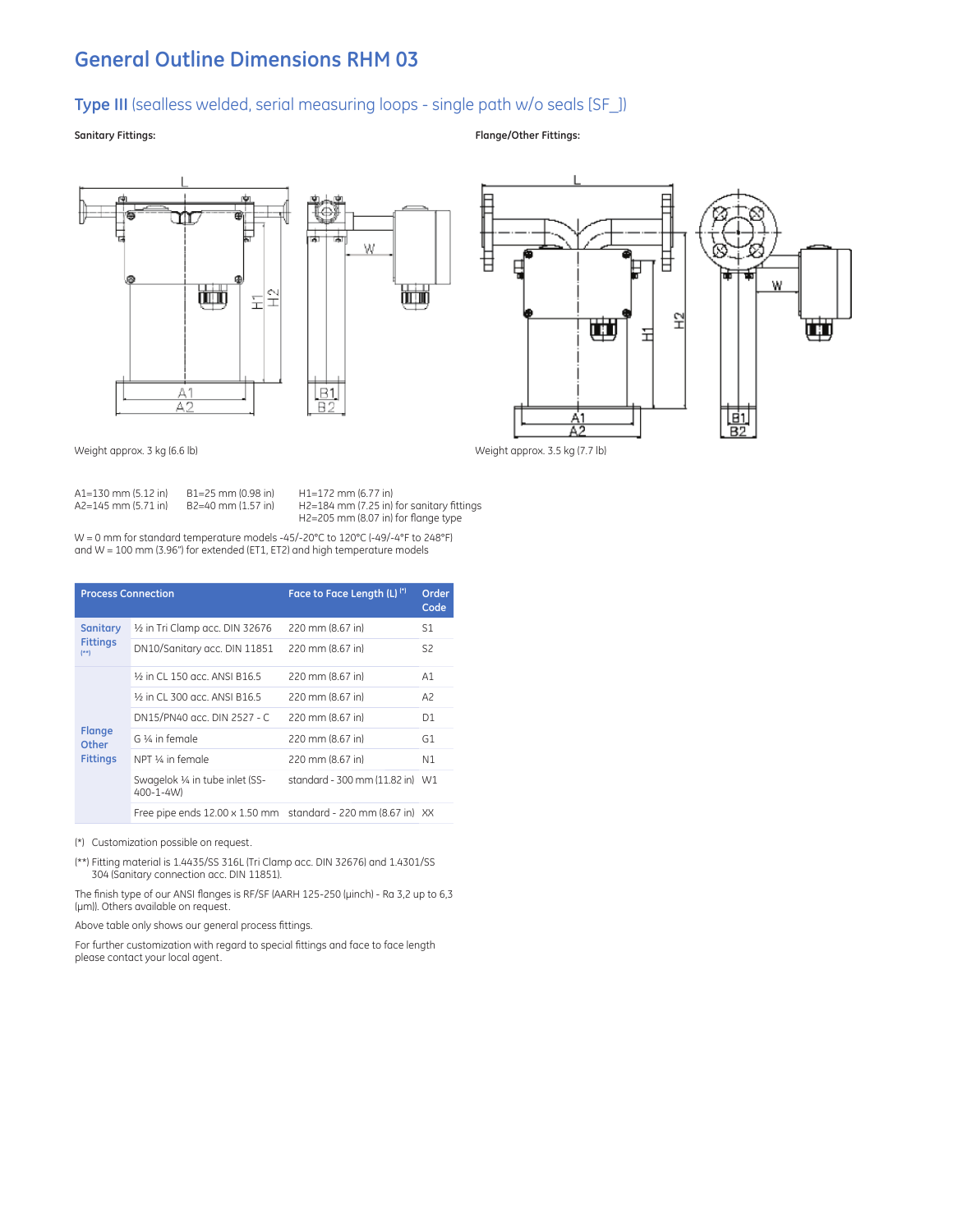# **General Specifications RHM 03**

#### **Approvals**

- ATEX (CESI 02 ATEX 053 X): Ex II 1 G, EEx ia IIC T6-T1
- CSA (220705) Class I, Div 1 and 2, Groups A, B, C and D; Type 3
- Custody Transfer Approvals (PTB 1.32-97027224 and NMI TC 3382)
- PED according to directive 97/23/EC available
- 3A Sanitary Approvals

### **Electrical Connection**

- Junction box/aluminium coated (standard) IP 65 (Nema 4X) (Junction box in SS optional)
- Cable entry M25  $\times$  1.5 (M20  $\times$  1.5,  $\frac{1}{2}$  in and  $\frac{3}{4}$  in NPT optional)
- Max cable length between RHM and RHE: 100 m (330 ft) 200 m (660 ft) only with factory approval

### **Housing**

- Stainless Steel: 1.4301/SS 304 - others on request -
- Protection class: IP 65 (Nema 4X) - higher on request -

### **Material of Wetted Parts**

- 1.4539/SS 904L (measuring loops)
- 1.4571/SS 316Ti (process connection)
- Hastelloy C22 on request
- Tantalum on request
- Other material on request

## **Pressure Rating**

• Pressured part of the meter consists of the measuring loops and the connection part. The weaker of both parts decides the maximum allowed operating pressure. Below is the max. operating pressure of the measuring loops(\*).

*(\*) These values are only valid for SS 316Ti & SS 904L materials. Statements for others materials on request.*

- **Standard Version:** 300 bar @ 120°C (4350 psi @ 248°F) 250 bar @ 210°C (3625 psi @ 410°F) 200 bar @ 350°C (2900 psi @ 662°F) wall thickness is generally 0.4 mm (0.016")
- **Optional low Pressure loss Version:** 200 bar @ 120°C (2900 psi @ 248°F) wall thickness is generally 0.3 mm (0.012 in)
- **Optional extremely low Pressure loss Version:** 150 bar @ 120°C (2175 psi @ 248°F) wall thickness is generally 0.2 mm (0.008 in)
- **Extremely high pressure (up to 800 bar)** - on request -

## **Teperature Rating**

- NT Models from -20°C to 120°C (-4°F to 248°F)
- ET Models from -45°C to 120°C (-49°F to 248°F)
- ET1 Models from -200°C to 50°C (-328°F to 122°F)
- ET2 Models from -45°C to 210°C (-49°F to 410°F)
- HT Models from 0°C to 350°C (32°F to 662°F)